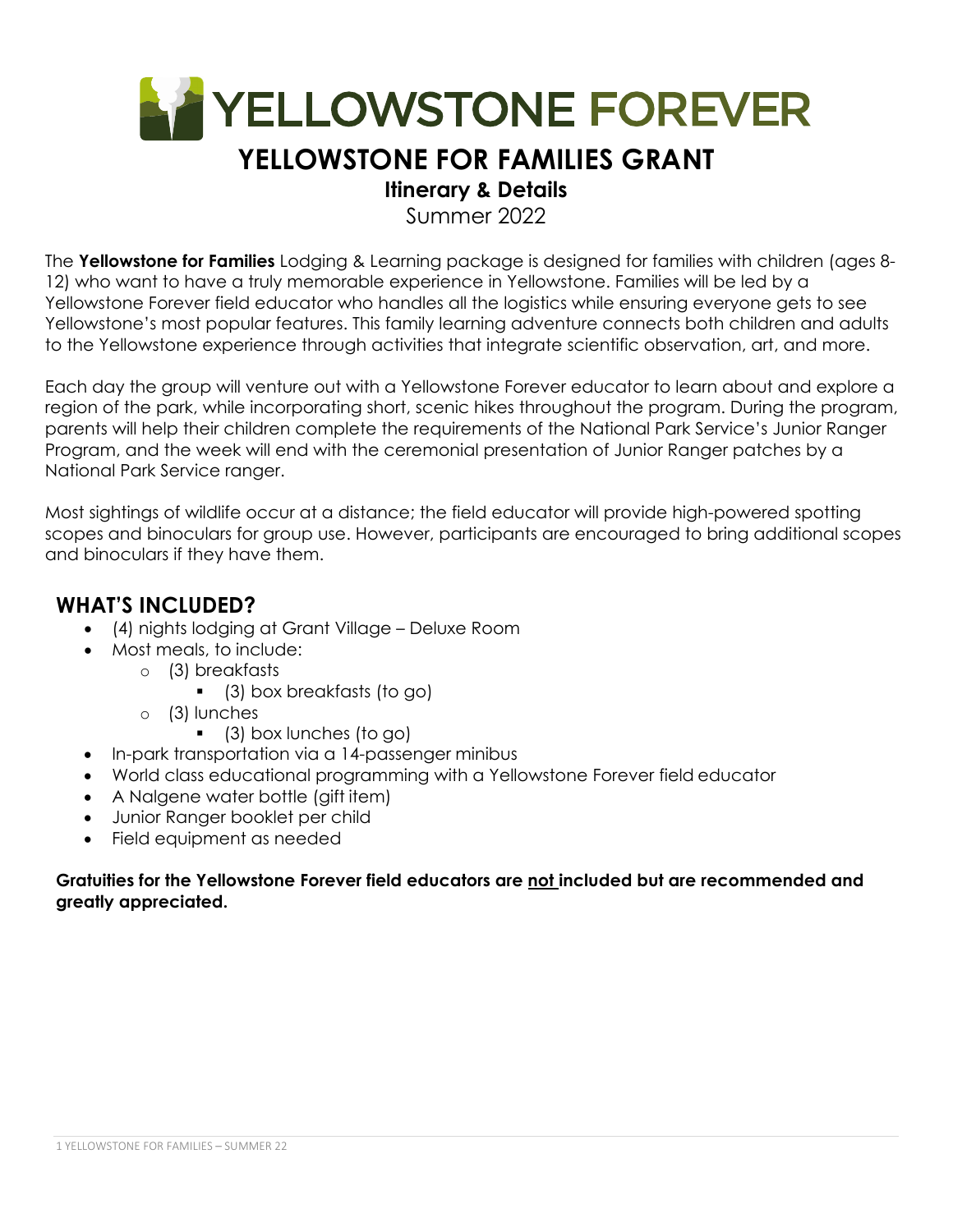### **WHY CHOOSE A LODGING & LEARNING PROGRAM?**

These award-winning Lodging & Learning packages are developed through a partnership with Yellowstone National Park Lodges and Yellowstone Forever. These packages combine the best lodging locations with an exceptional immersive field education experience. Here's why this package stands out:

- **Yellowstone Forever is Yellowstone National Park's official nonprofit education and fundraising partner.** Yellowstone Forever's mission is to protect, preserve, and enhance Yellowstone National Park through education and philanthropy. To learn more about Yellowstone Forever, visit our website, yellowstone.org.
- **Support Yellowstone National Park.** Proceeds collected by Yellowstone Forever educational programs are used to preserve Yellowstone National Park and provide more opportunities for people to experience its magic.
- **Yellowstone Forever Field Educators are world class.** The Yellowstone Institute has been providing in-depth educational programs in Yellowstone for over 40 years. Yellowstone Forever field educators are among the best experts in Yellowstone. Educational staff are passionate professionals with significant training who are dedicating their careers to this vital work. They live in the Yellowstone ecosystem, they work and train alongside park researchers and educators, and thus can provide accurate and exciting behind the scenes perspectives on the park's natural and cultural history. They know where to go and when, and they handle all the details to make the experience as enjoyable as possible.
- **Small group size.** Lodging & Learning programs have a max capacity of 13. The program capacity size allows participants to enjoy camaraderie with fellow participants and receive more attention in a small group setting. It allows the educator to take an inquirybased approach to learning and tailoring the experience to the group's specific interests.
- **Essential equipment provided.** Yellowstone Forever provides high-quality scoping equipment to bring distant wildlife into crisp, clear view. Educators are at a minimum Wilderness First Aid certified. They carry a first aid kit and handheld radio during all outings and provide bear spray to participants if hiking in bear country. Additionally, they incorporate teaching aids such as skulls, tracks, pelts, books, I-Pads with videos, and test equipment such as temperature guns for thermal features.
- **Incredible in-park lodging.** All lodging in this package is in the park, within short walking distance from popular features and spectacular scenery. This minimizes drive time during daily outings and allows more time to enjoy the park's features at a relaxing pace. It also allows more time in the evenings, after daily outings, to relax and enjoy the beautiful surroundings.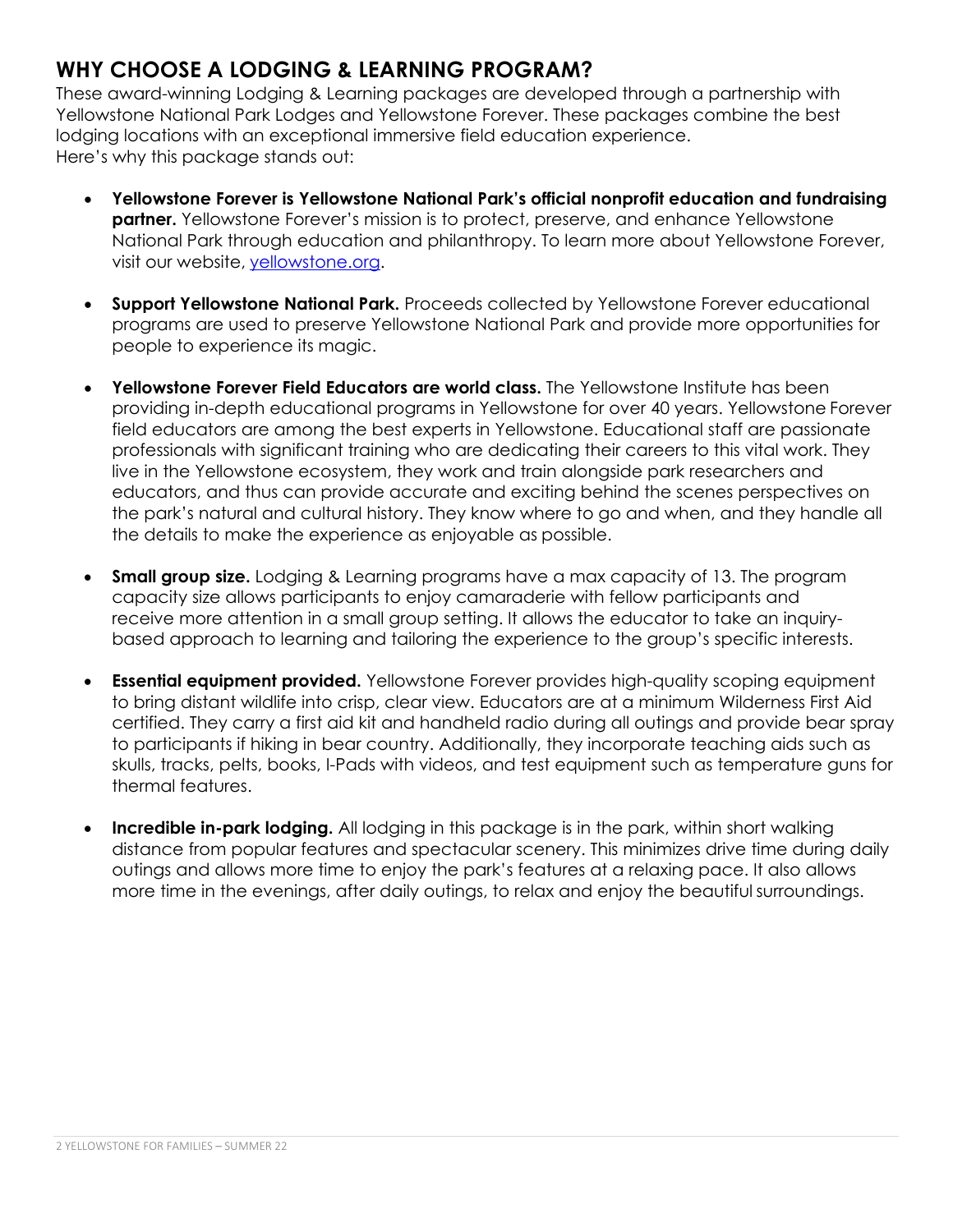### **PROGRAM ITINERARY**

The itinerary is designed to take advantage of the best opportunities in the park, but may be adjusted to adapt to weather conditions, wildlife activity, holidays, and road construction.

### **Day 1 Welcome and Orientation**

Participants are welcome to check into the Grant Village beginning at 4:30 p.m. After checking in, guests will meet a Yellowstone Forever field educator for an orientation. Education staff will go over the program itinerary, discuss clothing and equipment needed for daily outings, and answer any questions participants may have. *This evening guests are responsible for dinner on their own and will be spending this night at Grant Village.* 

### **7:00 p.m. Orientation at Grant Village Meeting Room**

*Specific room to be determined; ask front desk for directions.* 

### **Day 2 Hayden Valley and Grand Canyon of the Yellowstone**

This day families will travel north to Hayden Valley for wildlife watching. The group will enjoy hiking and sightseeing along the rims of the iconic Grand Canyon of the Yellowstone. The field educator will lead the group to locations where the group can enjoy breathtaking views of this colorful canyon and its magnificent waterfalls.

*This evening guests are responsible for dinner on their own and will be spending this night at Grant Village.* 

### **7:00 a.m. Depart Grant Village**  *Hot beverages and box breakfast in the field*  **Hiking and sightseeing around the Grand Canyon Area**  *Deli lunch in the field*

### **3:00 p.m. Return Grant Village**

### **Day 3 Old Faithful**

Families will explore a myriad of captivating thermal features in the Old Faithful area and beyond. The field educator will introduce the group to the exciting geology of the Yellowstone volcano and underground magma chamber – learn how geysers, hot springs, mud pots, and fumaroles are formed. The group will delve into the science behind the vivid colors surrounding the hot springs and the microscopic life found in them. In the afternoon, families will have the opportunity to sit in a quiet spot and reflect.

*This evening guests are responsible for dinner on their own and will be spending this night at Grant Village.* 

**8:00 a.m. Depart Grant Village**  *Hot beverages and box breakfast in the field*  **Explore Old Faithful area geyser basins and geology activities**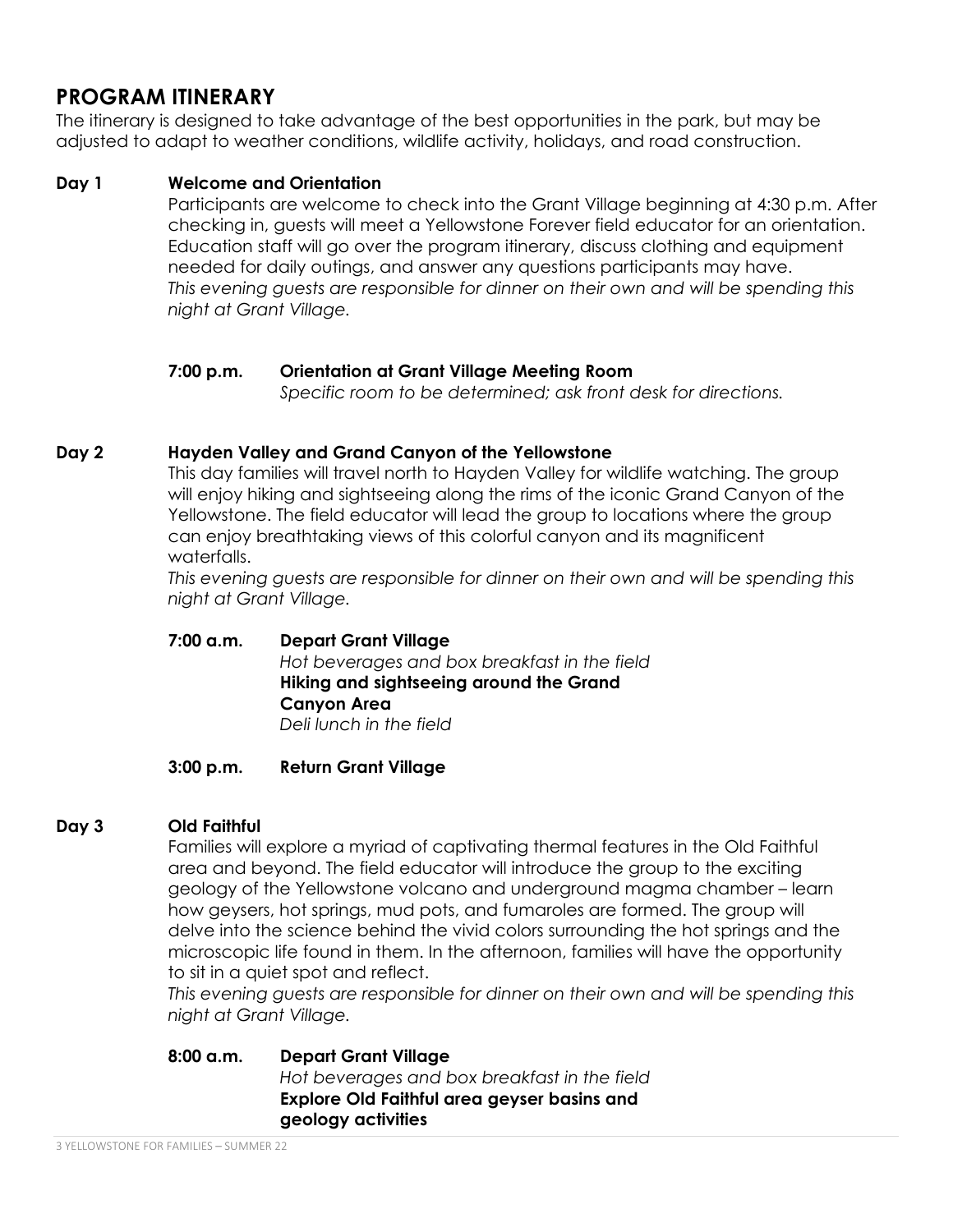*Deli lunch in the field* 

### **4:00 p.m. Return Grant Village**

### **Day 4 Junior Rangers & Yellowstone Lake**

On this final day, participants will get to spend time hiking and sightseeing around the Yellowstone Lake area. Participants will enjoy breathtaking mountain and lakeshore scenery. The field educator will cater the entire day to the group's interests. In the afternoon, children will be sworn in as Yellowstone Junior Rangers at a ceremony with a National Park Service Ranger.

*This evening guests are responsible for dinner on their own and will be spending this night at Grant Village.* 

**9:00 a.m. Depart Grant Village**  *Hot beverages and box breakfast in the field*  **Hike and other activities**  *Deli lunch in the field*  **Junior Ranger ceremony**

**4:00 p.m. Return Grant Village** 

**Please note: Participants wishing to eat dinner at the Grant Village Dining Room for days 1 – 4 are encouraged to secure dinner reservations in advance during the booking process.** 

**Day 5 Check Out and Departure**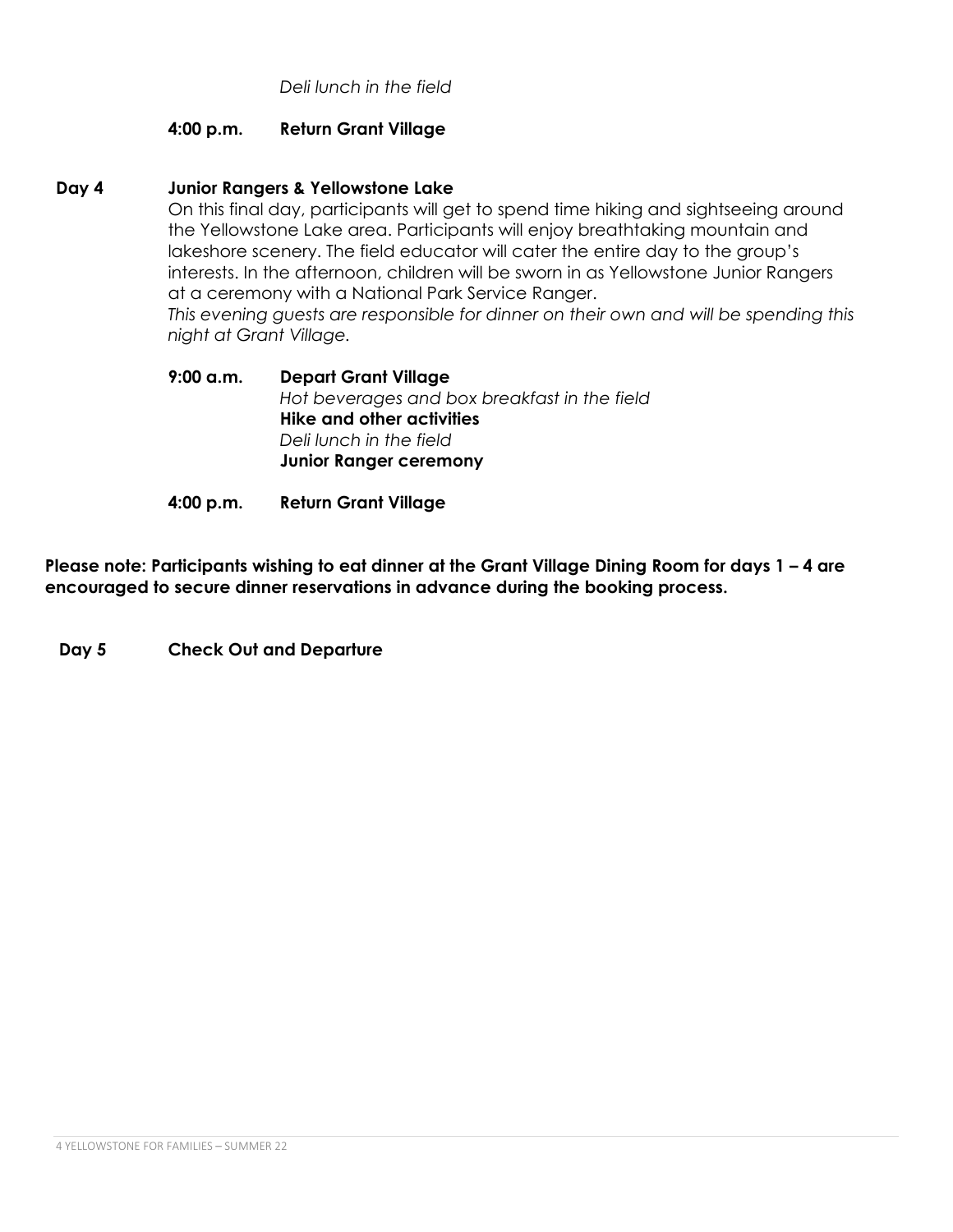# **ACTIVITY LEVEL**

### **How fit do you need to be?**

This program is rated *Level 2* on Yellowstone Forever's Activity Level Scale.

Participants should be prepared to hike up to 3 miles per day comfortably with elevation gains of up to 600 feet. Some off-trail hiking is possible. Most hikes will take place at elevations between 6,000 to 7,500 feet. Participants residing at lower elevations may want to arrive a day early to adjust to the altitude. To learn more about how specific medical conditions can be affected by Yellowstone's environment and our activities, please visit our site page on health information.

All field activities will be conducted as a group. If members of the group cannot participate in the day's activities, they need to let the educator know in advance.

**To participate in this program, each participant must fill out and sign a health questionnaire and assumption of risk waiver. Registrants receive a link to this form in their confirmation letter which is sent via e-mail. These forms must be completed and returned at least 30 days prior to the program start date.** 

### **CANCELLATION AND REFUND POLICY**

The following policies apply to Lodging & Learning packages. If you cancel:

- 60 days or more prior to the start of your package, 100% of the package cost will be refunded.
- 30 days or more prior to the start of your package, 50% of the package cost will be forfeited.
- If you cancel with fewer than 30 days before the start of your program, 100% of the package cost will be forfeited.

Please call the Yellowstone National Park Lodges Reservations Office at 307.344.7311 to cancel. **We recommend the purchase of travel insurance to help protect you against financial loss if you must cancel or interrupt your trip due to unforeseen circumstances.** 

### **WHOM TO CONTACT**

**For any questions, concerns, or additional information please contact the following:** 

- Reservations, lodging, food, and payment questions please contact Yellowstone National Park Lodges at reserve-ynp@xanterra.com 307-344-7311
- Program itinerary, health forms, and activity questions please contact Yellowstone Forever at institute@yellowstone.org or 406-848-2400 extension 3
- Road updates, park conditions, and general park information please contact Yellowstone National Park Service at https://www.nps.gov/yell/contacts.htm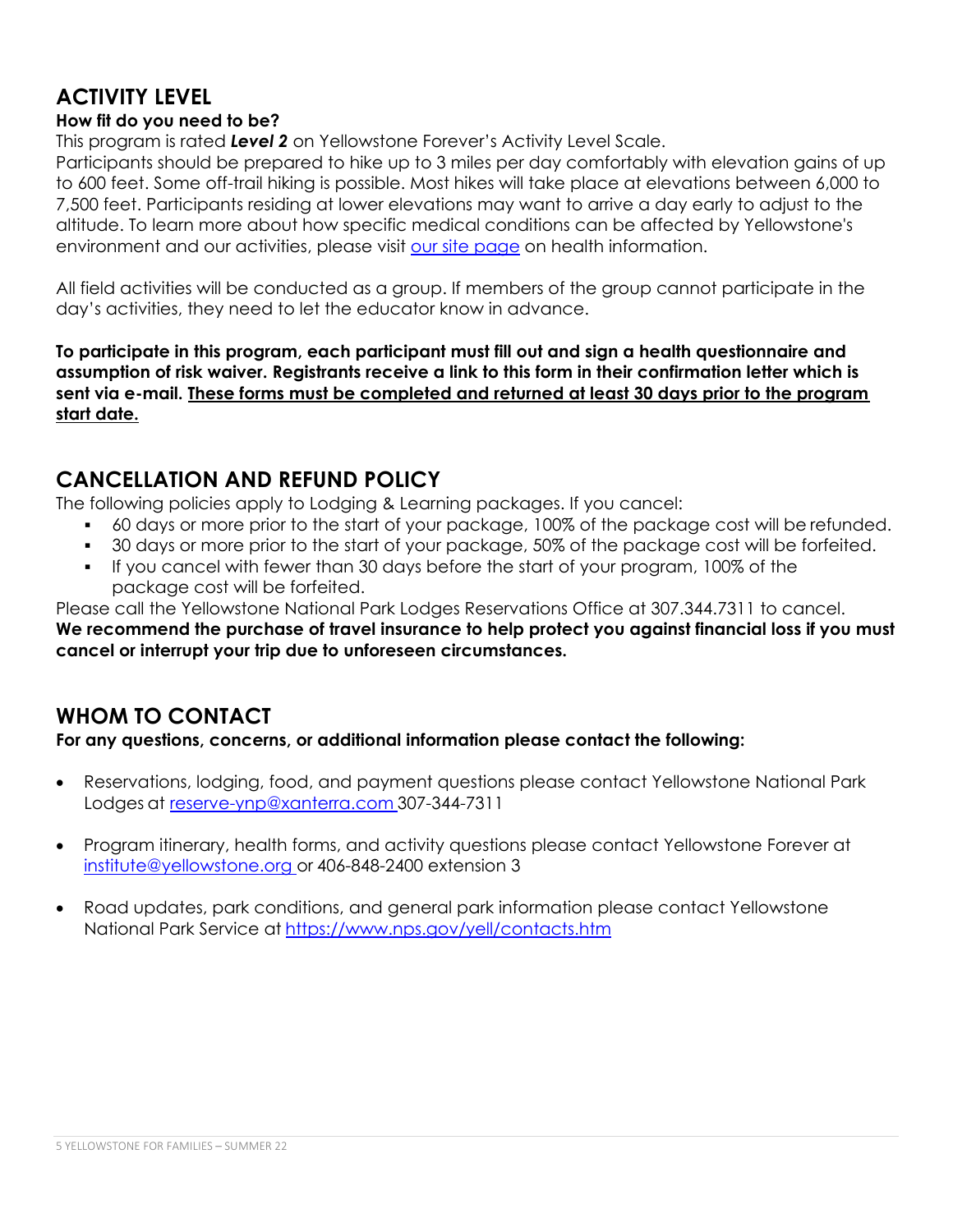## **COVID-19 HEALTH & SAFETY**

Yellowstone Forever continues to adopt appropriate sanitization measures as prescribed by the Centers for Disease Control and Prevention (CDC). Guests are encouraged to refer to this respected resource when making near-term travel plans.

Yellowstone Forever and Yellowstone Park Lodges are in frequent contact with local authorities and partners such as county health departments and the National Park Service to continually monitor the situation on a regional level. Both entities are closely monitoring government policy changes, CDC guidelines, government mandates, and public health advancements, and will continue to make changes as necessary and appropriate to operations.

These protocols have been updated as of March 2021, please visit our website: https://www.yellowstone.org/covid-19-health-safety/ for up-to-date protocols and information.

### **COVID-19 guidelines for program participants:**

- Program participants should stay home if they are feeling any COVID-19 symptoms.
- At orientation each participant will be asked the following screening questions. If a participant answers "yes" to any of these questions they will not be permitted to attend a Yellowstone Forever course.
	- $\circ$  "Have you had a fever of over 100.4  $\degree$ F or experienced shortness of breath or coughing in the last 10 days?"
	- o "Have you been in contact with any individual known to have tested positive for COVID-19 within the last 14 days?"
- Each participant will have their temperature taken upon arrival of each program day. If a participant has a fever, they will not be permitted on the program.
- All participants, instructors, and program volunteers are required to wear masks indoors and in vehicles. Masks will not be required during hikes but will be recommended during outdoor stops.
- Participants should bring their own mask(s).
- Participants will be asked to maintain 6-foot social distancing practices during the program.
- Driver and passengers are not allowed to eat or drink on the vehicle.
	- o Additionally, only the program instructors are permitted to serve lunch, snacks, and drinks to participants. No food or drink self-service will be available while on the program.
- Yellowstone Forever will use the largest-capacity vehicle available for each program to maximize space between participants during transport.
- Each vehicle will be disinfected before and after each trip.
- Only the educator leading the tour will be allowed to touch spotting scopes. Digiscoping (phone or tablet attached to a scope) will be used so that participants can view without touching the scope.
- Binoculars will not be loaned to participants. Participants will be encouraged to bring their own binoculars or purchase from the Park Store.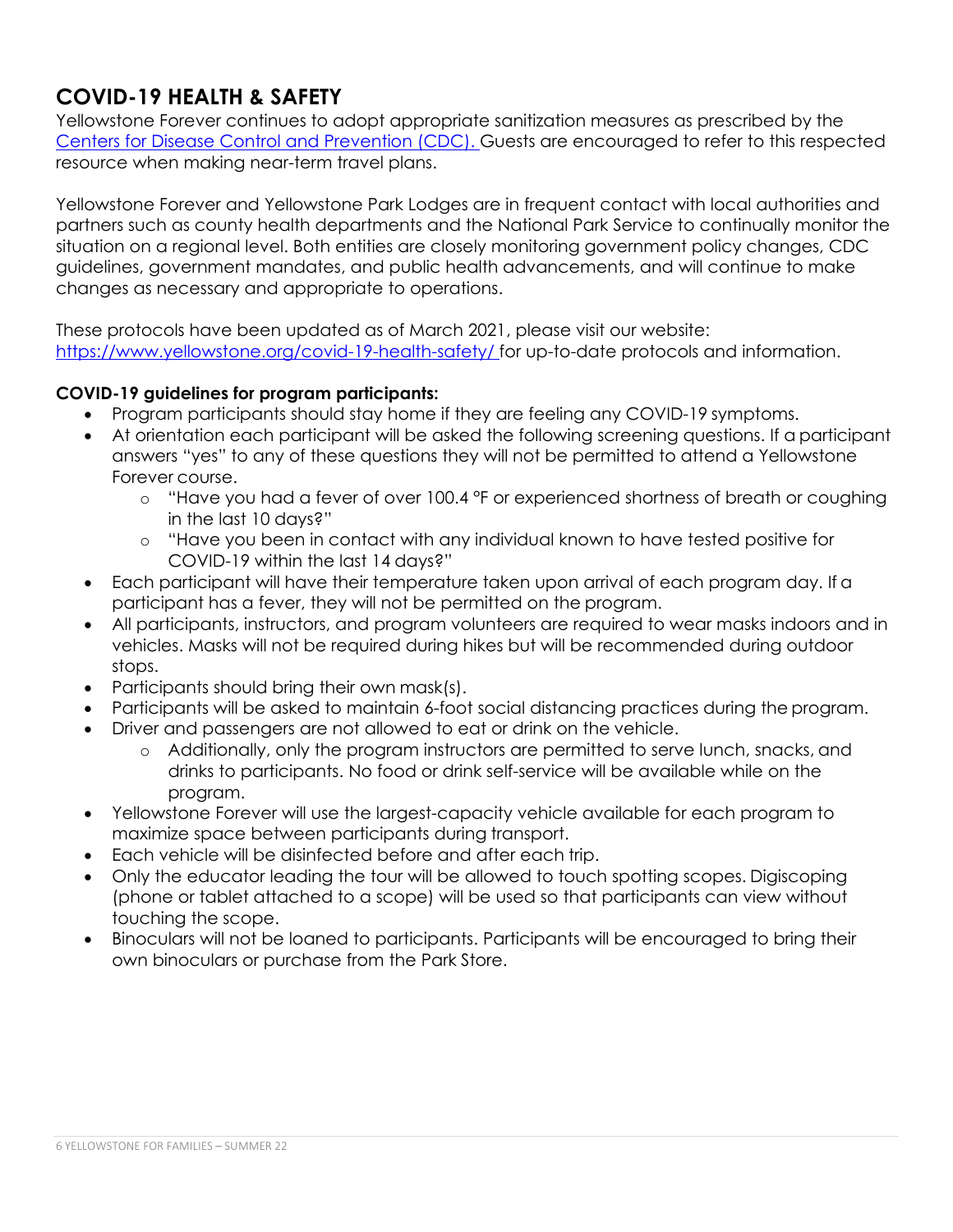## **GENERAL EQUIPMENT & CLOTHING LIST**

Much of the program time will be spent outdoors, and participants should be prepared for a variety of mountain weather conditions and temperatures. Appropriate clothing, equipment, and footwear are important. Summer temperatures can range from below freezing in the mornings to 85•Fahrenheit in the afternoons. The layered use of garments for protection against the wind, sun, and temperature extremes should guide clothing choices.

### **\*The field educator will be carrying a first aid kit, bear spray, and emergency communication device.**

#### **Equipment:**

- **Mask,** facial masks will be required to wear in all vehicles and where social distancing cannot be adhered to (see Covid-19 Health & Safety information above for up-to-date information)
- **Hand Sanitizer**
- **Daypack,** with enough capacity to carry extra clothes, water, lunch, camera, binoculars, etc.
- **Water bottle,** participants will receive a Nalgene water bottle as a gift during the program orientation. Guests should always keep a minimum of one quart of water on hand to facilitate proper hydration.
- **Sunglasses**
- **Sunscreen/Lip protector,** sun at high altitude can burn unprotected skin quickly
- **Optics**; camera and binoculars

#### **Clothing:**

- **Insulating underwear**, capilene, polypropylene, wool, or similar wicking fabric
- **Mid-weight insulating layer**, a light synthetic fleece or wool shirt/pullover
- **Heavyweight insulating layer,** wool, down, or heavy-weight fleece jacket
- **Waterproof and windproof outer layer,** lightweight and breathable, jackets and pants
- **Short-sleeve shirt,** cotton is okay in summer, but synthetic wicking shirts are ideal
- **Pants, synthetic hiking pants jeans are not recommended**
- **Hats**, both a brimmed sun hat and an insulating hat for cool weather
- **Gloves,** lightweight glove liners and a pair of wool/fleece gloves or mittens
- **Socks,** specifically designed for hiking, that wick moisture
- **Hiking boots that provide stability and traction,** make sure they are broken in, comfortable, and do not cause hot spots or blisters
- **Off-duty shoes**, sandals, athletic shoes, or other leisure footwear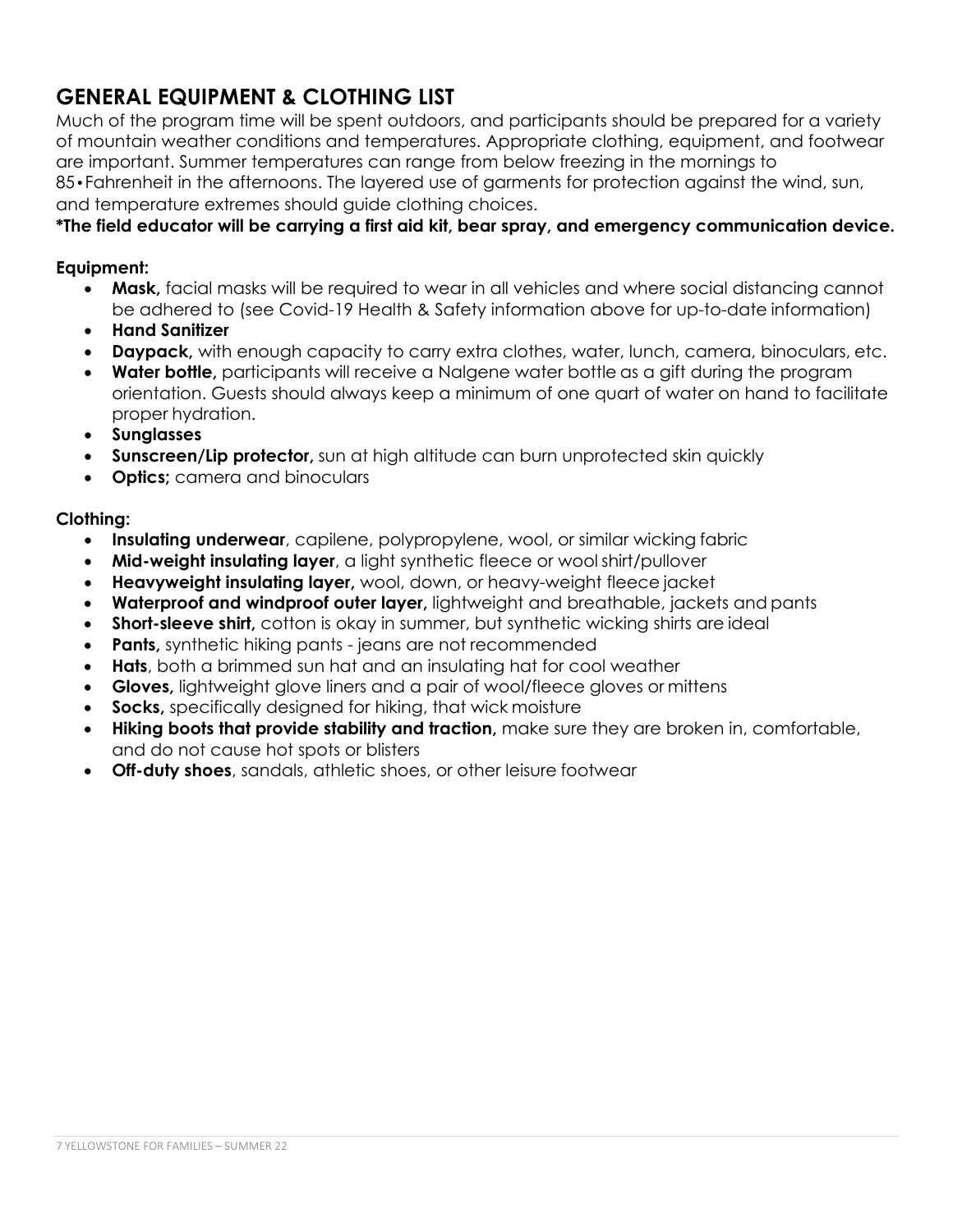### **SUGGESTED READING**

No prior reading is required, but participants might enjoy the following publications, that complement the program. Some of the publications are available at Yellowstone Forever's online store at shop.yellowstone.org Yellowstone Forever supporters receive a 15% discount and proceeds directly support the park.

### **For Adults**

- *Decade of the Wolf: Returning the Wild to Yellowstone*. Smith, D.W. and G. Ferguson. 2005. Lyons Press, Guilford, CT.
- *Searching for Yellowstone: Ecology and Wonder in the Last Wilderness*. Schullery, P. 1999. First Mariner Books, Houghton Mifflin Co., New York, NY.

#### **For Kids**

 *National Geographic Kids National Parks Guide U.S.A.: The Most Amazing Sights, Scenes, and Cool Activities from Coast to Coast!* National Geographic Kids. 2012.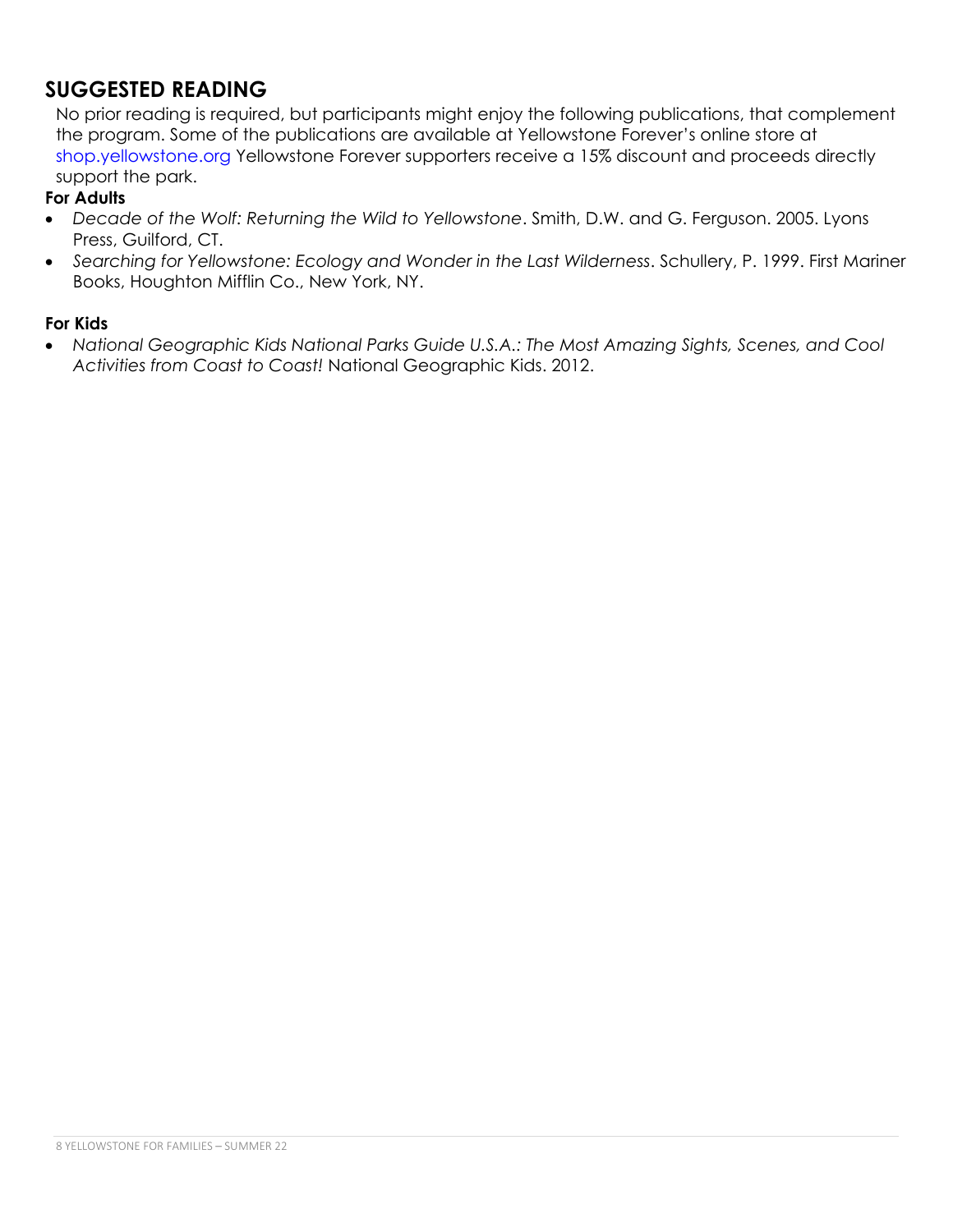## **ABOUT YELLOWSTONE FOREVER**

### **Park Stores**

Yellowstone Forever park stores feature more than 900 books, maps, and videos to help participants plan their visit, along with a wide selection of shirts, hats, and other logo items. Yellowstone Forever supporters receive a 15% discount on merchandise online or at any of the locations in and around Yellowstone. Proceeds directly support Yellowstone.

Visit: shop.yellowstone.org

### **Supporter Program**

Yellowstone Forever supporters directly fund visitor education and park preservation. Benefits include:

- Seasonal lodging discounts throughout Yellowstone National Park.
- 15% discount on merchandise at all Park Stores locations, including the online store, Yellowstone National Park Lodges gift shop and Yellowstone General Stores. Exclusions apply.
- Discounts at over 400 participating public land stores across the country. For a list of participating organizations visit: www.publiclandsalliance.org
- A library card for the Yellowstone Heritage and Research Center.

If participants are not yet a supporter of Yellowstone Forever, an introductory membership (one year) to Yellowstone Forever is included with the tuition. For more information, visit: yellowstone.org/donate.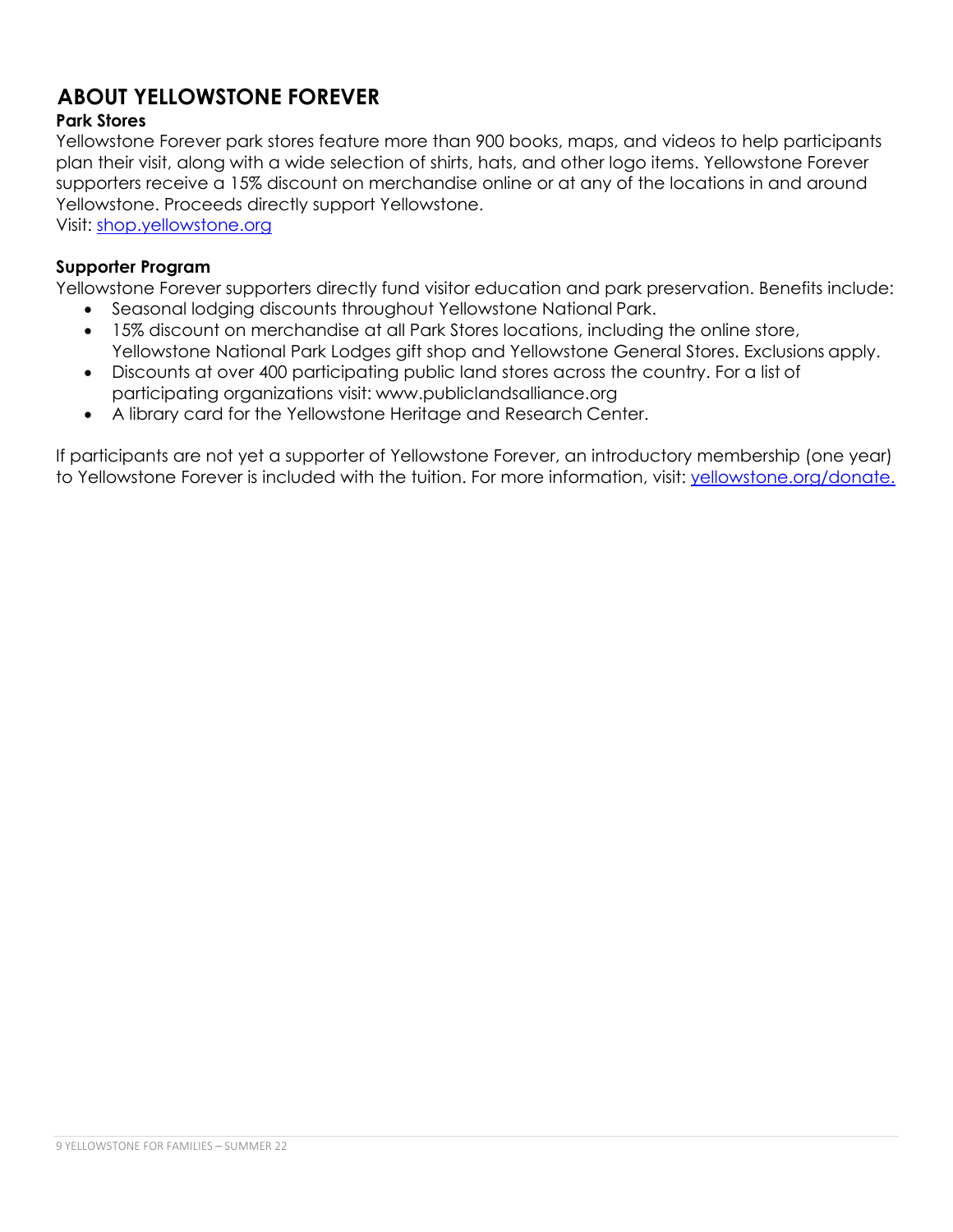### **CODE OF ETHICS**

Yellowstone Forever is committed to demonstrating a high standard of appropriate and ethical behavior in Yellowstone. As a participant on a Yellowstone Forever program, participants will adhere to the following Code of Ethics. In addition to the ethics highlighted below, the Yellowstone Forever abides by all National Park Service rules and regulations, in addition to practicing Leave No Trace guidelines for traveling responsibly in the wilderness.

**Observing wildlife:** Groups will do their best to have as little impact on wildlife as possible. Animals will be observed from a distance, using high-powered spotting scopes to help keep the group presence from affecting their behavior. Participants should not expect to get close-up photographs of wildlife. Yellowstone Forever adheres to National Park Service regulations by keeping a minimum distance of 25 yards from bison, elk, bighorn sheep, deer, moose, coyotes, and nesting birds and 100 yards from bears and wolves. Wildlife will not be enticed with food, animal calls, or any actions that change their behavior.

**Leave what you find:** It is illegal to remove natural or cultural artifacts (plants, animals, bones, rocks, etc.) from Yellowstone. Yellowstone Forever educators have permission from the National Park Service to manipulate plants, rocks, bones, etc. for educational purposes and will return them to their natural positions and locations.

**General etiquette:** Yellowstone Forever groups will be considerate of other visitors and respect the quality of their experience. Voices and vehicle sounds carry great distances and affect both wildlife and people—remaining silent or very quiet while watching wildlife lets the sounds of Yellowstone (including wolf howls) prevail.

**Roads and vehicles:** Expect wildlife on the road, and drive at or below the posted park speed limits. When stopping to observe wildlife or other park features, Yellowstone Forever field educators will move vehicles entirely off the road. If there is no safe pullout available, educators will drive to the next safe place and walk back to observe the wildlife. Yellowstone Forever will not stop in the middle of the road and should a traffic jam develop because of the group's activities, the activity will cease.

**Properly dispose of waste:** Participants will pack out all trash, leftover food, and litter. Field Educators will discuss techniques for properly disposing of human waste in the field.

**Traveling lightly:** When hiking or walking in Yellowstone, groups will use existing trails and boardwalks. Hikers will follow appropriate techniques when walking off-trail - walking around muddy or wet places in the trail increases erosion and negatively affects the resource; proper equipment is essential to hiking ethically. Participants should come adequately prepared with the equipment listed for the program and should expect to walk through mud, snow, or puddles in the trail.